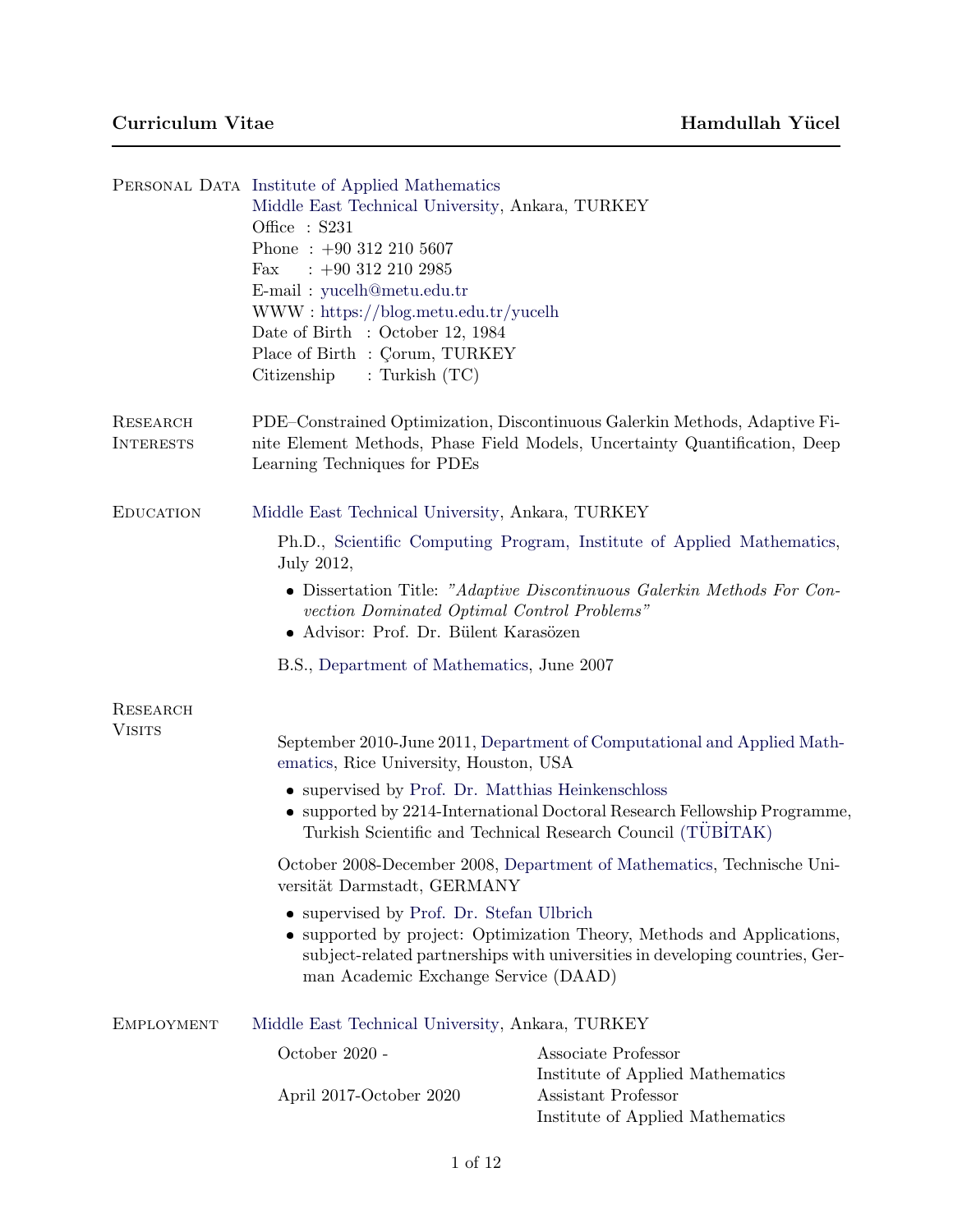|                                  | Middle East Technical University, Ankara, TURKEY                                      |                                                                                   |  |
|----------------------------------|---------------------------------------------------------------------------------------|-----------------------------------------------------------------------------------|--|
|                                  | <b>July 2016-August 2016</b>                                                          | Part-time Lecturer<br>Department of Mathematics                                   |  |
|                                  | February 2016-June 2016                                                               | Part-time Lecturer<br>Institute of Applied Mathematics                            |  |
|                                  | TED University, Ankara, TURKEY                                                        |                                                                                   |  |
|                                  | February 2016-June 2016                                                               | Part-time Lecturer<br>Basic Science Unit                                          |  |
|                                  | Max Planck Institute for Dynamics of Complex Technical Systems,<br>Magdeburg, GERMANY |                                                                                   |  |
|                                  | October 2012-September 2015                                                           | Postdoctoral Researcher<br>Computational Methods in Systems<br>and Control Theory |  |
|                                  | Middle East Technical University, Ankara, TURKEY                                      |                                                                                   |  |
|                                  | September 2007-September 2012                                                         | Research Assistant<br>Department of Mathematics                                   |  |
|                                  | April 2007-June 2007                                                                  | Student Assistant<br>Institute of Applied Mathematics                             |  |
| AWARDS                           | "Science Academy's Young Scientist Awards Program (BAGEP), 2022                       |                                                                                   |  |
|                                  | "Thesis of the Year Award", Middle East Technical University, Ankara, TURKEY,<br>2013 |                                                                                   |  |
|                                  | Turkish Scientific and Technical Research Council (TÜBİTAK)                           |                                                                                   |  |
|                                  | October 2007-July 2012                                                                | 2211-Doctorate Scholarship                                                        |  |
|                                  | September 2011                                                                        | 2224-Travel Award                                                                 |  |
|                                  |                                                                                       | September 2010-June 2011 2214-International Doctoral Research Fellowship          |  |
|                                  | German Academic Exchange Service (DAAD) Scholarship, October-December<br>2008         |                                                                                   |  |
| LANGUAGE<br><b>SKILLS</b>        | Turkish (native), English (fluently), German $(A2)$                                   |                                                                                   |  |
| <b>COMPUTER</b><br><b>SKILLS</b> | Proficient in Matlab,<br>Working Knowledge of C, C++, HTML, Python, SQL               |                                                                                   |  |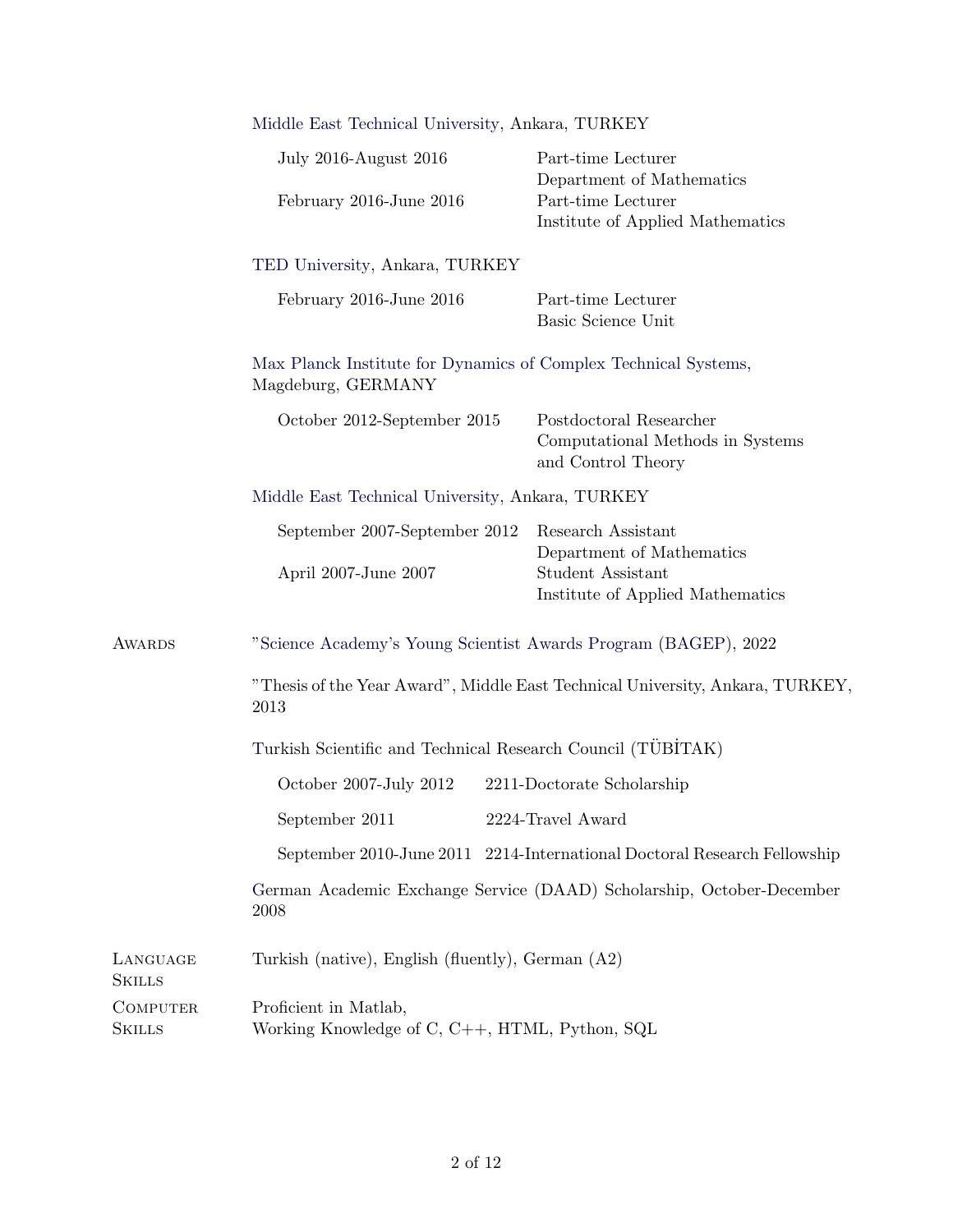## PROJECTS

- [Cost European Cooperation in Science & Technology](https://www.cost.eu/) (MC Member)
	- Title : [Mathematical Models for Interacting Dynamics on Networks](https://www.cost.eu/actions/CA18232/#tabs|Name:overview)
	- Project No : COST Action CA18232
	- Year : October 04 2019–October 03 2023
- $\bullet$  Turkish Scientific and Technical Research Council (TÜBİTAK)
	- $\bullet$  TÜBİTAK 1001 (Coordinator)
		- \* Institution : Scientific Computing Program, Institute of Applied Mathematics, Middle East Technical University, Ankara, TURKEY
		- \* Year : August 01 2019–August 01 2021
		- \* Title : [Numerical Studies for Petrol and Gas Reservoir Problems](https://iam.metu.edu.tr/projects/numerical-studies-petrol-and-gas-reservoir-problems)
		- \* Project No : TUBITAK 1001–119F022
- [Scientific Research Projects, METU](https://bap.metu.edu.tr/tr)
	- BAP, Research Project (Coordinator)
		- \* Institution : Scientific Computing Program, Institute of Applied Mathematics, Middle East Technical University, Ankara, TURKEY
		- \* Year : January 20 2022–January 20 2023
		- \* Title : Adaptive Multilevel Monte Carlo Methods for Robust Optimal Control Problems
		- \* Project No : GAP-705-2022-10821
	- BAP, Career Development Project (Coordinator)
		- \* Institution : Scientific Computing Program, Institute of Applied Mathematics, Middle East Technical University, Ankara, TURKEY
		- \* Year : May 29 2018–May 29 2019
		- \* Title : [Numerical Studies of Korteweg-de Vries Equation with Ran](https://iam.metu.edu.tr/projects/numerical-studies-korteweg-de-vries-equation-random-input-data)[dom Input Data](https://iam.metu.edu.tr/projects/numerical-studies-korteweg-de-vries-equation-random-input-data)
		- \* Project No :  $YOP-705-2018-2820$
	- BAP, Research Project (Coordinator)
		- \* Institution : Scientific Computing Program, Institute of Applied Mathematics, Middle East Technical University, Ankara, TURKEY
		- \* Year : January 01 2017–December 31 2017
		- \* Title : Model Order Reduction Techniques for Cross Diffusion Systems
		- \* Project No : BAP–07–05–2017–005
	- BAP, Research Project (Researcher)
		- \* Institution : Scientific Computing Program, Institute of Applied Mathematics, Middle East Technical University, Ankara, TURKEY
		- \* Year : January 01 2014–December 31 2014
		- \* Title : Multigrid Methods for Optimal Control Problems governed by Convection–Diffusion Equations
		- \* Project No : BAP–07–05–2014–003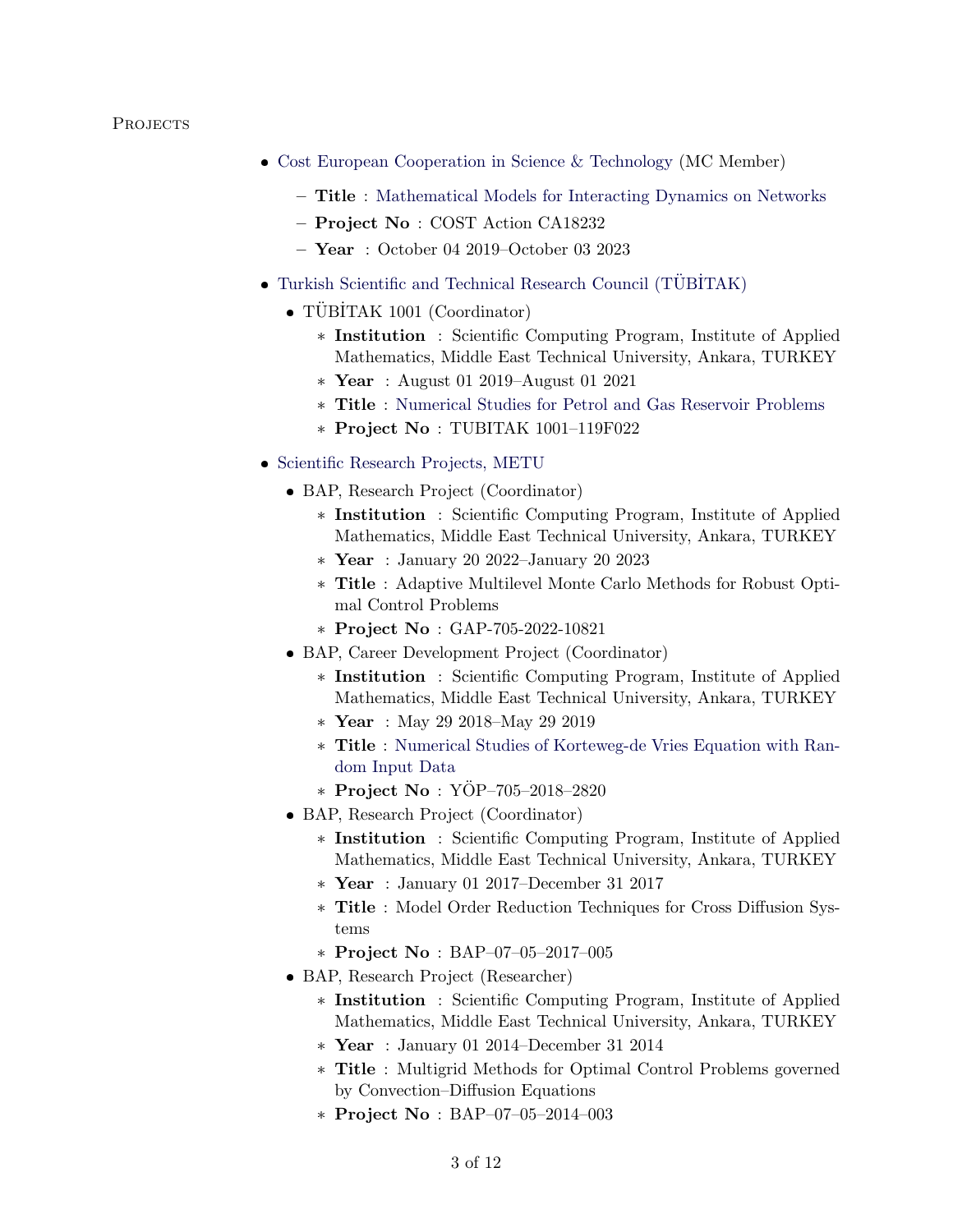- BAP, Thesis Project (Researcher)
	- \* Institution : Scientific Computing Program, Institute of Applied Mathematics, Middle East Technical University, Ankara, TURKEY
	- \* Year : January 01 2012–December 31 2012
	- \* Title : Model Order Reduction Techniques for Convection Dominated Optimal Control Problems
	- \* Project No : BAP–07–05–2012–101
- BAP, Research Project (Researcher)
	- \* Institution : Scientific Computing Program, Institute of Applied Mathematics, Middle East Technical University, Ankara, TURKEY
	- \* Year : January 01 2009–December 31 2009
	- \* Title : Derivative Free Methods for Multilevel Optimal Control Problems
	- \* Project No : BAP–07.05.2009.01

#### **PUBLICATIONS**

#### Journal Articles Published/Accepted:

- P. Çiloğlu and H. Yücel, [Stochastic discontinuous Galerkin methods with](https://doi.org/10.1016/j.apnum.2021.10.007) [low–rank solvers for convection diffusion equations](https://doi.org/10.1016/j.apnum.2021.10.007), Applied Numerical Mathematics 172, 157-185, 2022, doi: 10.1016/j.apnum.2021.10.007.
- L. Eksert, H. Yücel, and E. Onur, [Intra- and Inter-cluster link scheduling in](https://www.sciencedirect.com/science/article/pii/S1389128620312718) [CUPS-based ad hoc networks](https://www.sciencedirect.com/science/article/pii/S1389128620312718), Computer Networks 185, 107659, 2021, doi: 10.1016/j.comnet.2020.107659.
- H. Yücel, *Goal-oriented a posteriori error estimation for Dirichlet boundary* [control problems](https://www.sciencedirect.com/science/article/pii/S0377042720303034?dgcid=author), Journal of Computational and Applied Mathematics (381), 113012, 2021, doi:10.1016/j.cam.2020.113012.
- H. Yücel, M. Stoll and P. Benner, [Adaptive discontinuous Galerkin approxi](http://epub.oeaw.ac.at/?arp=0x003a12c5)[mation of optimal control problems governed by transient convection-diffusion](http://epub.oeaw.ac.at/?arp=0x003a12c5) [equations](http://epub.oeaw.ac.at/?arp=0x003a12c5), Electronic Transactions on Numerical Analysis (ETNA) 48, 407– 434, 2018, doi: 10.1553/etna vol48s407.
- M. Stoll and H. Yücel, [Symmetric interior penalty Galerkin method for](https://www.aimspress.com/fileOther/PDF/Math/Math-03-00066.pdf) [fractional–in–space phase-field equations](https://www.aimspress.com/fileOther/PDF/Math/Math-03-00066.pdf), AIMS Mathematics 3(1), 66-95, 2018, doi: 10.3934/Math.2018.1.66.
- B. Karasözen, M. Uzunca, Ayşe Sarıaydın-Filibelioğlu, and Hamdullah Yücel, [Energy stable discontinuous Galerkin finite element method for the Allen–](http://www.worldscientific.com/doi/abs/10.1142/S0219876218500135) [Cahn equation](http://www.worldscientific.com/doi/abs/10.1142/S0219876218500135), International Journal of Computational Methods 15(3), 1850013, 2018, doi: 10.1142/S0219876218500135.
- P. Benner, and H. Yücel, [Adaptive symmetric interior penalty Galerkin method](http://epubs.siam.org/doi/abs/10.1137/15M1034507) [for boundary control problems](http://epubs.siam.org/doi/abs/10.1137/15M1034507), SIAM Journal on Numerical Analysis 55(2), 1101–1133, 2017, doi:10.1137/15M1034507.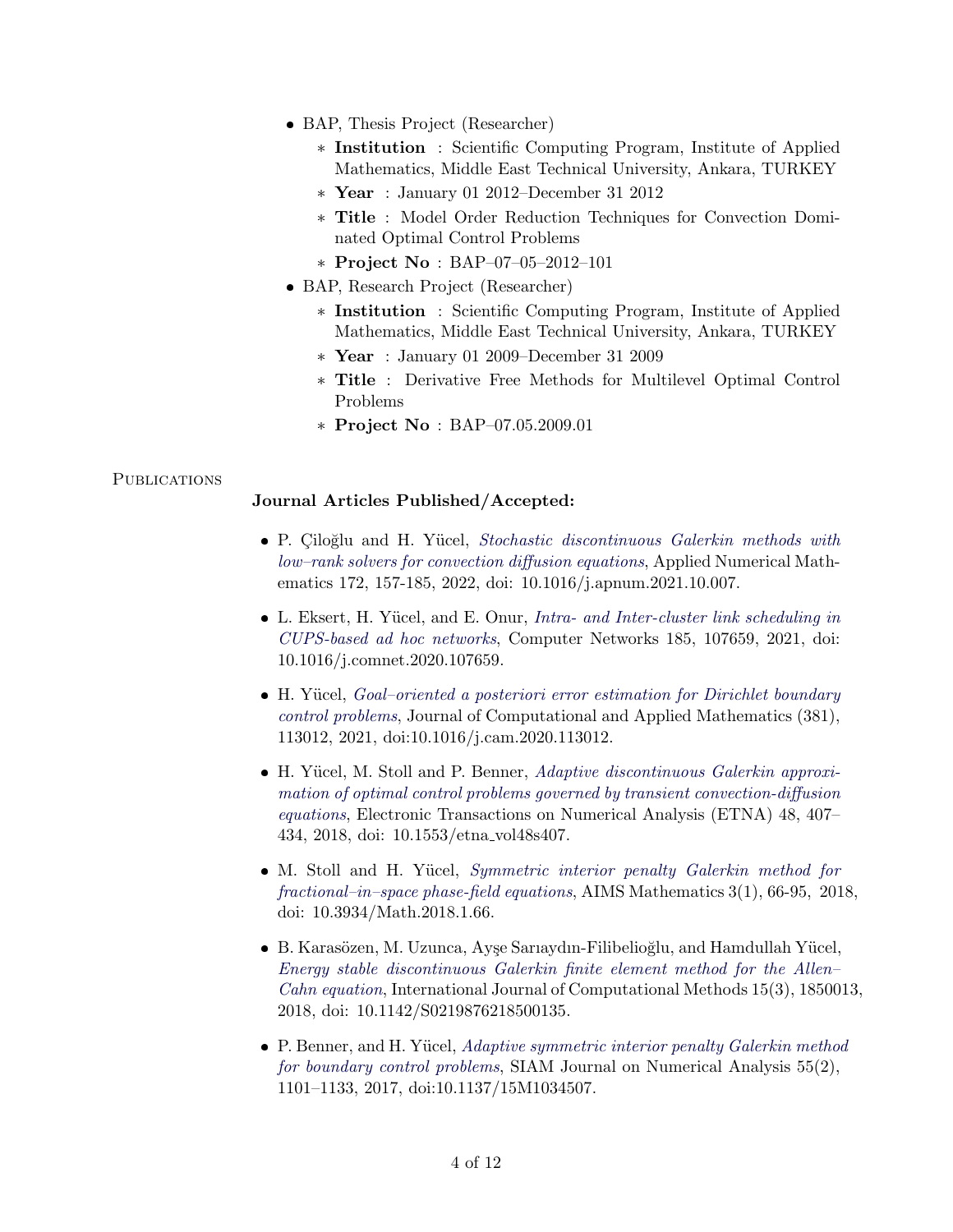- M. Uzunca, T. Küçükseyhan, H. Yücel, and B. Karasözen, [Optimal control](http://www.sciencedirect.com/science/article/pii/S0898122117301074) [of convective FitzHugh-Nagumo equation](http://www.sciencedirect.com/science/article/pii/S0898122117301074), Computers & Mathematics with Applications 73(9), 2151–2169, 2017, doi:10.1016/j.camwa.2017.02.028.
- H. Yücel, M. Stoll, and P. Benner, [A discontinuous Galerkin method for](http://www.sciencedirect.com/science/article/pii/S0898122115004204) [optimal control problems governed by a system of convection-diffusion PDEs](http://www.sciencedirect.com/science/article/pii/S0898122115004204) [with nonlinear reaction terms](http://www.sciencedirect.com/science/article/pii/S0898122115004204), Computers & Mathematics with Applications 70(10), 2414-2431, 2015, doi:10.1016/j.camwa.2015.09.006.
- H. Yücel, and P. Benner, [Adaptive discontinuous Galerkin methods for state](http://link.springer.com/article/10.1007/s10589-014-9691-7) [constrained optimal control problems governed by convection diffusion equa](http://link.springer.com/article/10.1007/s10589-014-9691-7)[tions](http://link.springer.com/article/10.1007/s10589-014-9691-7), Computational Optimization and Applications 62(1), 291-321, 2015, doi:10.1007/s10589-014-9691-7.
- Z. K. Seymen, H. Yücel, and B. Karasözen, *[Distributed optimal control of](http://www.sciencedirect.com/science/article/pii/S0377042713006250)* [time-dependent diffusion-convection-reaction equations using space-time dis](http://www.sciencedirect.com/science/article/pii/S0377042713006250)[cretization](http://www.sciencedirect.com/science/article/pii/S0377042713006250), Journal of Computational and Applied Mathematics (261), 146- 157, 2014, doi:10.1016/j.cam.2013.11.006.
- T. Akman, H. Yücel, and B. Karasözen, [A priori error analysis of the up](http://link.springer.com/article/10.1007/s10589-013-9601-4)[wind symmetric interior penalty Galerkin \(SIPG\) method for the optimal](http://link.springer.com/article/10.1007/s10589-013-9601-4) [control problems governed by unsteady convection diffusion equations](http://link.springer.com/article/10.1007/s10589-013-9601-4), Computational Optimization and Applications (57), 703-729, 2014, doi:10.1007/s10589-013-9601-4.
- H. Yücel, and B. Karasözen, [Adaptive symmetric interior penalty Galerkin](http://www.tandfonline.com/doi/abs/10.1080/02331934.2013.801474) [\(SIPG\) method for optimal control of convection diffusion equations with](http://www.tandfonline.com/doi/abs/10.1080/02331934.2013.801474) [control constraints](http://www.tandfonline.com/doi/abs/10.1080/02331934.2013.801474), Optimization (63), 145-166, 2014, doi:10.1080/02331934.2013.801474.
- H. Yücel, M. Stoll, and P. Benner, *[Discontinuous Galerkin finite element](http://dx.doi.org/10.1016/j.compchemeng.2013.07.011)* [methods with shock-capturing for nonlinear convection dominated models](http://dx.doi.org/10.1016/j.compchemeng.2013.07.011), Computers & Chemical Engineering (58), 278-287, 2013, doi:10.1016/j.compchemeng.2013.07.011.

## Journal Articles in Review:

- S. C. Toraman, and H. Yücel, Stochastic momentum methods for optimal control problems containing uncertain inputs. Submitted 2021.
- P. Çiloğlu, and H. Yücel, Stochastic discontinuous Galerkin methods for robust deterministic control of convection diffusion equations with uncertain coefficients. Submitted 2021.

### Conference Proceedings (Refereed) Published:

■ H. Yücel [Residual based a posteriori error estimation for Dirichlet boundary](https://doi.org/10.1051/proc/202171185) [control problems](https://doi.org/10.1051/proc/202171185), ESAIM: ProcS 71 185-195, 2021, doi:10.1051/proc/202171185.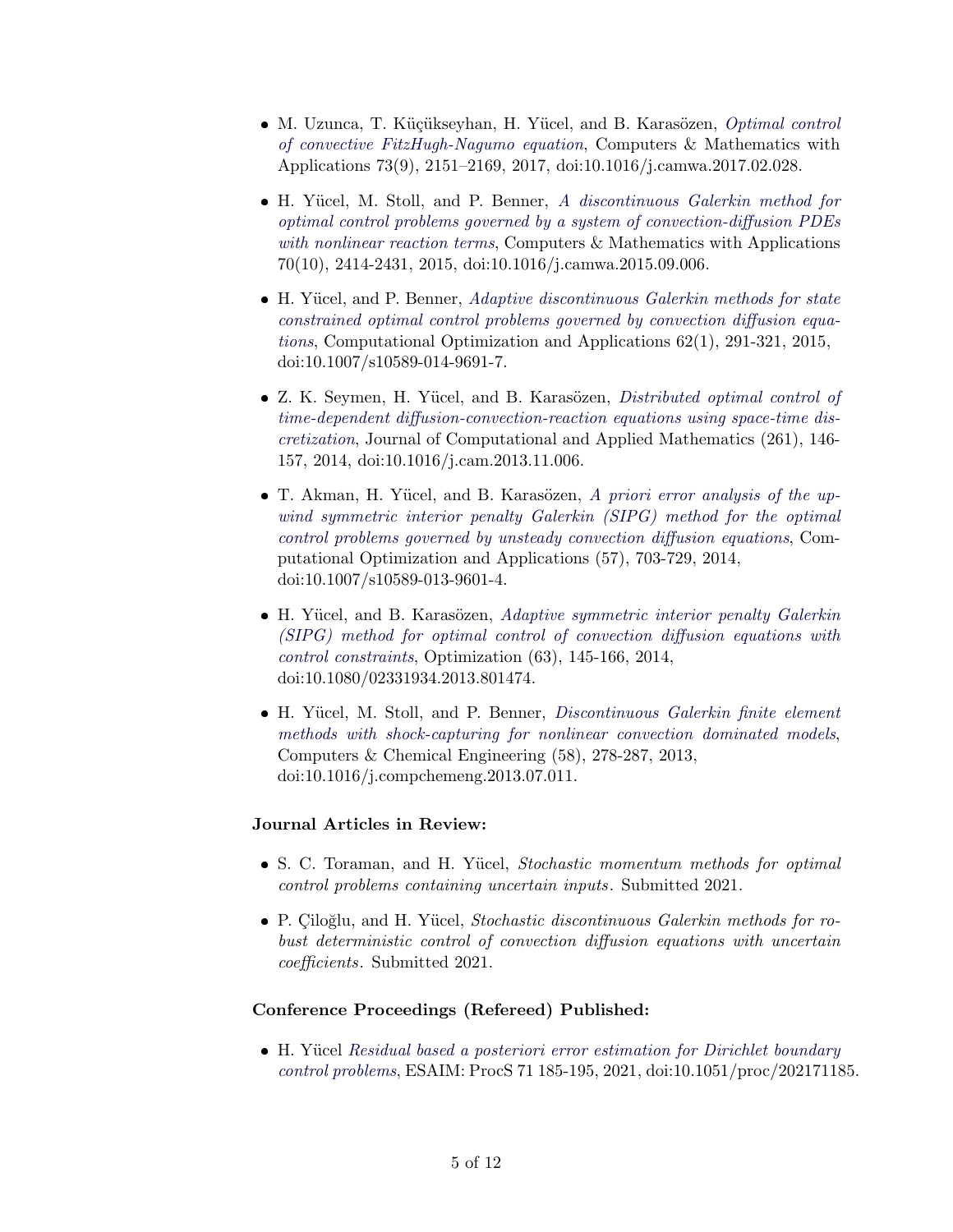- H. Yücel, and P. Benner, *[Distributed optimal control problems governed by](http://link.springer.com/chapter/10.1007/978-3-319-10705-9_46)* [coupled convection dominated PDEs with control constraints](http://link.springer.com/chapter/10.1007/978-3-319-10705-9_46), in Assyr Abdulle, Simone Deparis, Daniel Kressner, Fabio Nobile, and Marco Picasso: Numerical Mathematics and Advanced Applications - ENUMATH 2013, Lecture Notes in Computational Science and Engineering, Springer International Publishing, 469-478, 2015, doi:10.1007/978-3-319-10705-9 46.
- B. Karasözen, and H. Yücel, [Optimal control of diffusion-convection-reaction](http://link.springer.com/chapter/10.1007/978-3-642-33914-1_11) [equations using upwind symmetric interior penalty Galerkin \(SIPG\) method](http://link.springer.com/chapter/10.1007/978-3-642-33914-1_11), in Stavros G. Stavrinides, Santo Banerjee, Suleyman Hikmet Caglar, Mehmet Ozer: Chaos and Complex Systems, Springer Berlin Heidelberg, 83-94, 2013, doi:10.1007/978-3-642-33914-1 11.
- $\bullet$  H. Yücel, M. Heikenschloss, and B. Karasözen, *[Distributed optimal con](https://link.springer.com/chapter/10.1007/978-3-642-33134-3_42)*[trol of diffusion-convection-reaction equations using discontinuous Galerkin](https://link.springer.com/chapter/10.1007/978-3-642-33134-3_42) [methods](https://link.springer.com/chapter/10.1007/978-3-642-33134-3_42), in Andrea Cangiani, Ruslan L. Davidchack, Emmanuil Georgoulis, Alexander N. Gorban, Jeremy Levesley, Michael V. Tretyakov: Numerical Mathematics and Advanced Applications 2011, Springer Berlin Heidelberg, 389-397, 2013, doi:10.1007/978-3-642-33134-3 42.

## **SCIENTIFIC** MEETINGS Research Talks:

## 2022

 Solving PDE–Constrained Optimization Problems Containing Random Coefficients, Cost Action Mat-Dyn-Net WG3+WG5 Meeting, Namur, May 18-20, 2022.

# 2020

 Partial Differential Equations with Random Input Data, Cost Action Mat-Dyn-Net Meeting in Zagreb, Zagreb, February 24-27, 2020.

# 2019

- Goal–Oriented a Posteriori Error Estimation for Dirichlet Boundary Control Problems, [19th French-German-Swiss conference on Optimization \(FGS'2019\),](https://fgs-2019.sciencesconf.org/) Nice, September 17–20, 2019.
- Adaptive Discontinuous Galerkin Methods for Optimal Control Problems, Department of Physics, Middle East Technical University, Ankara, April 11, 2019.

## 2018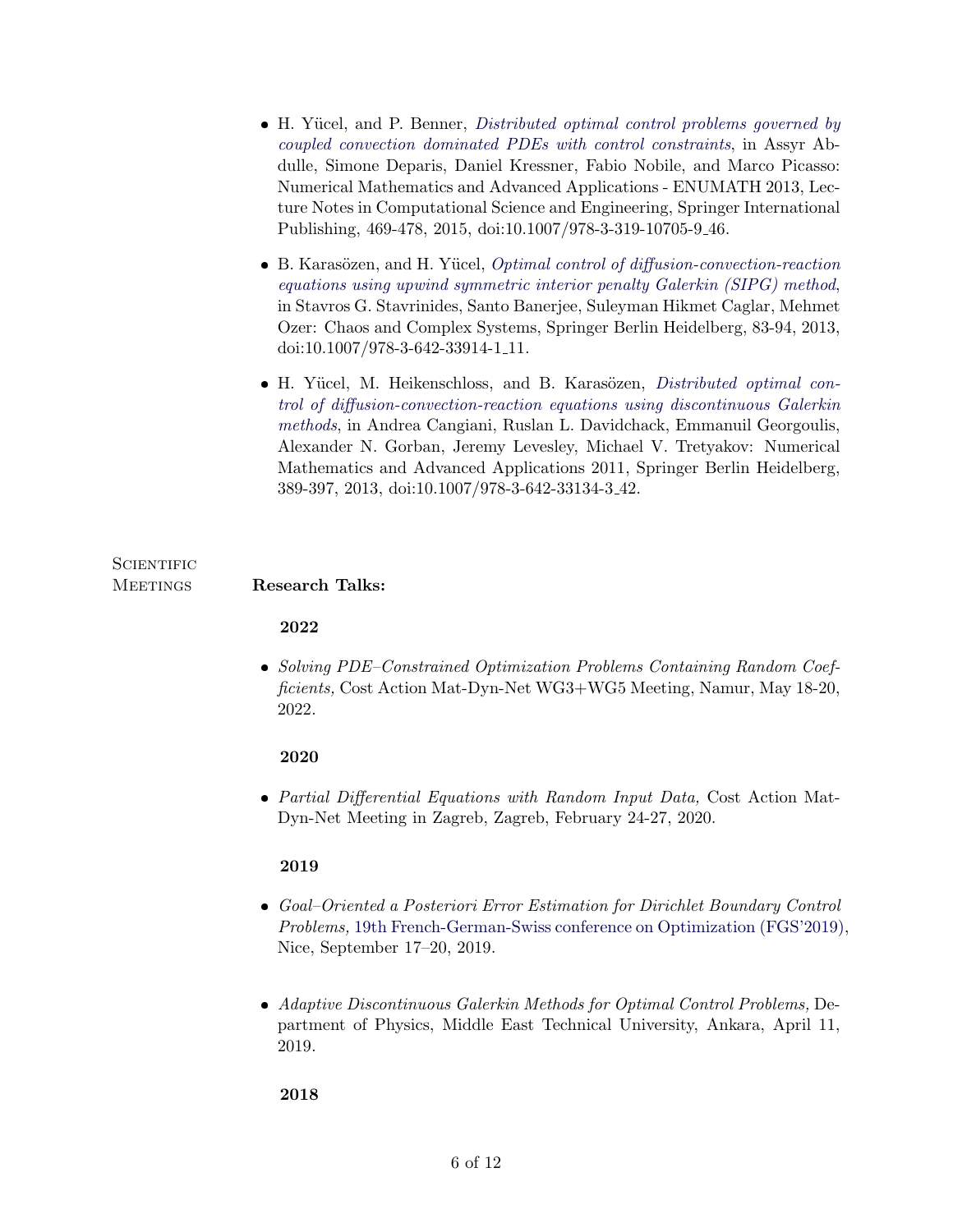- Boundary Control Problems, Department of Mathematics, Çankaya University, Ankara, December 14, 2018.
- Local Discontinuous Galerkin Methods for Dirichlet Boundary Control Problems, [Beyond: Workshop on Computational Science and Engineering,](http://files.iam.metu.edu.tr/workshop_cse/) Ankara, October 20–21, 2018.
- Goal–Oriented a Posteriori Error Estimation for Dirichlet Boundary Control Problems, [5th European Conference on Computational Optimization \(EU-](https://alop.uni-trier.de/eucco2018/)[CCO 2018\),](https://alop.uni-trier.de/eucco2018/) Trier, September 10-12, 2018.

## 2017

 A Local Discontinuous Galerkin Method for Dirichlet Boundary Control Problems, [18th French-German-Italian Conference on Optimization,](https://math.uni-paderborn.de/ag/mathematik-und-ihre-anwendungen/fgi-2017/) Paderborn, September 25-28, 2017.

## 2016

- Adaptive Discontinuous Galerkin Methods for Optimal Control Problems, Department of Mathematics, Atılım University, Ankara, December 14, 2016.
- Numerical simulation of MHD duct flow problems using BEM and DGFEM approaches, [International Conference on Boundary Element and Meshless](http://beteq16.iam.metu.edu.tr/) [Techniques - BETEQ 2016,](http://beteq16.iam.metu.edu.tr/) Ankara, July 11-13, 2016.

# 2015

- Space-Time Discontinuous Galerkin Finite Element Approximation of Optimal Control Problems, [ENUMATH 2015 Conference,](http://enumath2015.iam.metu.edu.tr/) Ankara, September 14-18, 2015.
- Fractional Allen-Cahn Equations, [26th Biennial Numerical Analysis Confer](http://numericalanalysisconference.org.uk/)[ence,](http://numericalanalysisconference.org.uk/) Glasgow, June 23-26, 2015.
- Adaptive Symmetric Interior Penalty Galerkin Method for Boundary Control Problems, [Workshop on Numerical Methods for Optimal Control and Inverse](http://www.ma.tum.de/Mathematik/OCIP2015) [Problems,](http://www.ma.tum.de/Mathematik/OCIP2015) Münich, March 09-11, 2015.

## 2014

- Adaptive discontinuous Galerkin methods for convection dominated optimal control problems, [Lothar-Collatz-Seminar,](http://www.c3s.uni-hamburg.de/en/events/seminar-c3s.html) Hamburg, December 16, 2014.
- Unsteady optimal control problems arising from chemical processes , [4th Eu](http://www.esco2014.femhub.com/)[ropean Seminar on Computing \(ESCO 2014\),](http://www.esco2014.femhub.com/) Pilsen, June 15 - 20, 2014.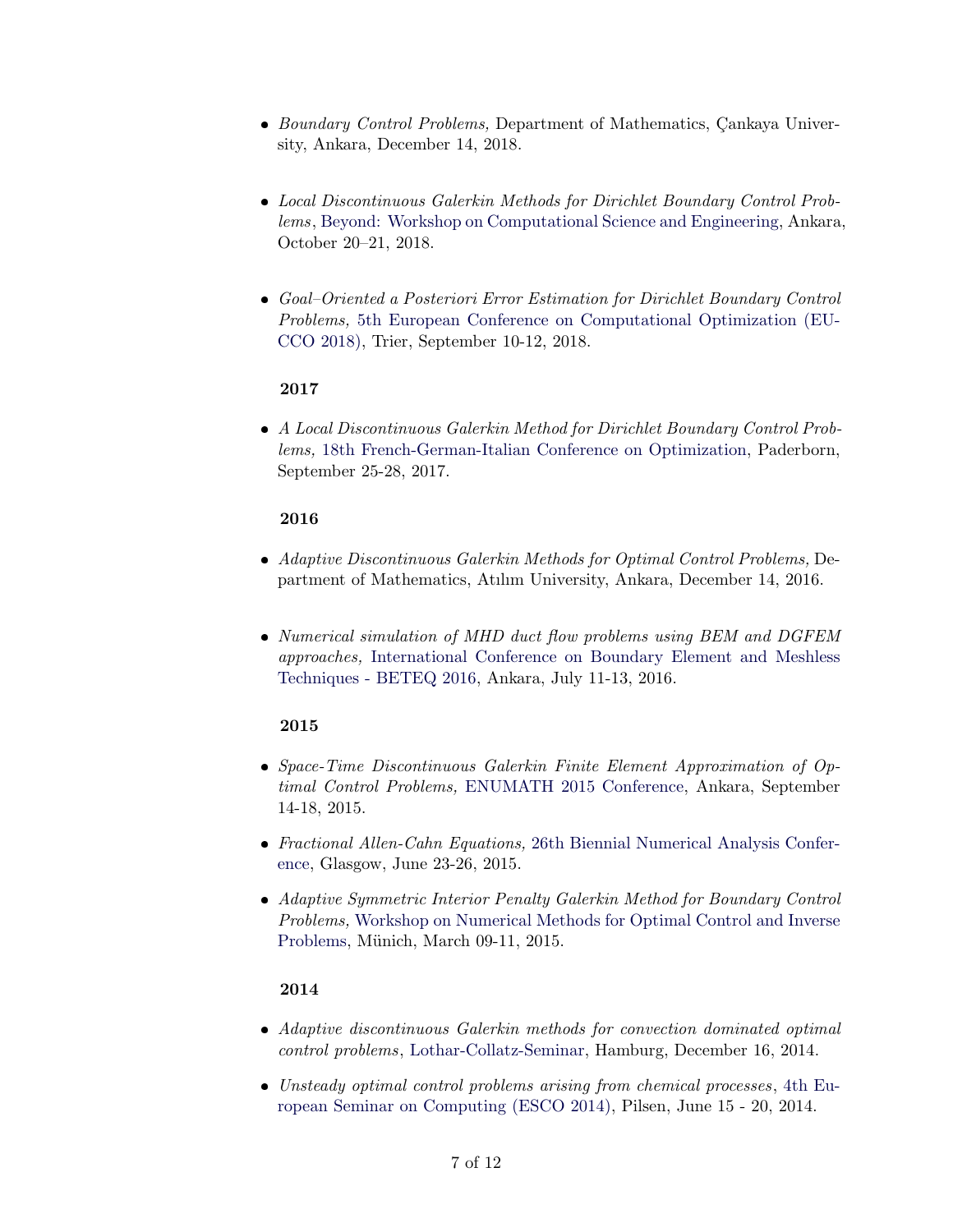- Adaptive discontinuous Galerkin approximation of optimal control problems governed by transient convection-diffusion equations, [International Confer](http://www2.warwick.ac.uk/fac/soc/wbs/conf/apmod2014)[ence on Applied Mathematical Optimization and Modelling \(APMOD Con](http://www2.warwick.ac.uk/fac/soc/wbs/conf/apmod2014)[ference 2014\),](http://www2.warwick.ac.uk/fac/soc/wbs/conf/apmod2014) Coventry, April 9-11, 2014.
- Adaptive discontinuous Galerkin approximation of optimal control problems governed by transient convection-diffusion equations, [Workshop on Numer](http://www.ma.tum.de/Mathematik/OCIP2014)[ical Methods for Optimal Control and Inverse Problems,](http://www.ma.tum.de/Mathematik/OCIP2014) Münich, March 03-05, 2014.

### 2013

- Convection dominated optimal control problems arising from chemical processes, [Center Dynamic Systems \(CDS\): Biosystems Engineering, CDS Sta](http://www.cds.ovgu.de/cds_media/Downloads/ProgrammStatusseminar2013E.pdf)[tus Seminar,](http://www.cds.ovgu.de/cds_media/Downloads/ProgrammStatusseminar2013E.pdf) Magdeburg, November 20, 2013.
- Optimal control problems governed by a system of convection-diffusion PDEs with nonlinear reaction terms, [Institute of Applied of Mathematics, METU,](http://iam.metu.edu.tr/optimal-control-problems-governed-system-convection-diffusion-pdes-nonlinear-reaction-terms) Ankara, October 1, 2013.
- Distributed optimal control problems governed by coupled convection dominated PDEs with control constraints, [ENUMATH 2013 Conference,](http://enumath2013.epfl.ch/) Lausanne, August 26-30, 2013.
- Adaptive discontinuous Galerkin (DG) methods for state constrained optimal control problems governed by convection dominated equations, [European](http://www.tu-chemnitz.de/mathematik/eucco/) [Conference on Computational Optimization \(EUCCO\),](http://www.tu-chemnitz.de/mathematik/eucco/) Chemnitz, July 17- 19, 2013.
- Optimal control problems governed by a system of convection-diffusion PDEs with nonlinear reaction terms, [Workshop on Numerical Methods for Optimal](http://www.ma.tum.de/Mathematik/OCIP2013) [Control and Inverse Problems,](http://www.ma.tum.de/Mathematik/OCIP2013) Münich, March 11-13, 2013.

### 2012

- Adaptive discontinuous Galerkin methods for advection dominated optimal control problems, International Research Training Group IGDK, TU Münich, Münich, July 13, 2012.
- Adaptive discontinuous Galerkin methods for advection dominated optimal control problems, [Colloquium of the Modeling, Numerics, Differential Equa](https://www.math.tu-berlin.de/arbeitsgruppen/ag_modnumdiff/kolloquium/kolloquium_ss_2012/parameter/en/)[tions Group, TU Berlin,](https://www.math.tu-berlin.de/arbeitsgruppen/ag_modnumdiff/kolloquium/kolloquium_ss_2012/parameter/en/) Berlin, June 12, 2012.
- Adaptive discontinuous Galerkin methods for advection dominated optimal control problems, [Mathematical Optimization and Applications in Biomedi](http://math.uni-graz.at/mobis/sfbseminar.html)cal Sciences, Karl-Franzens-Universität, Graz, March 23, 2012.

2011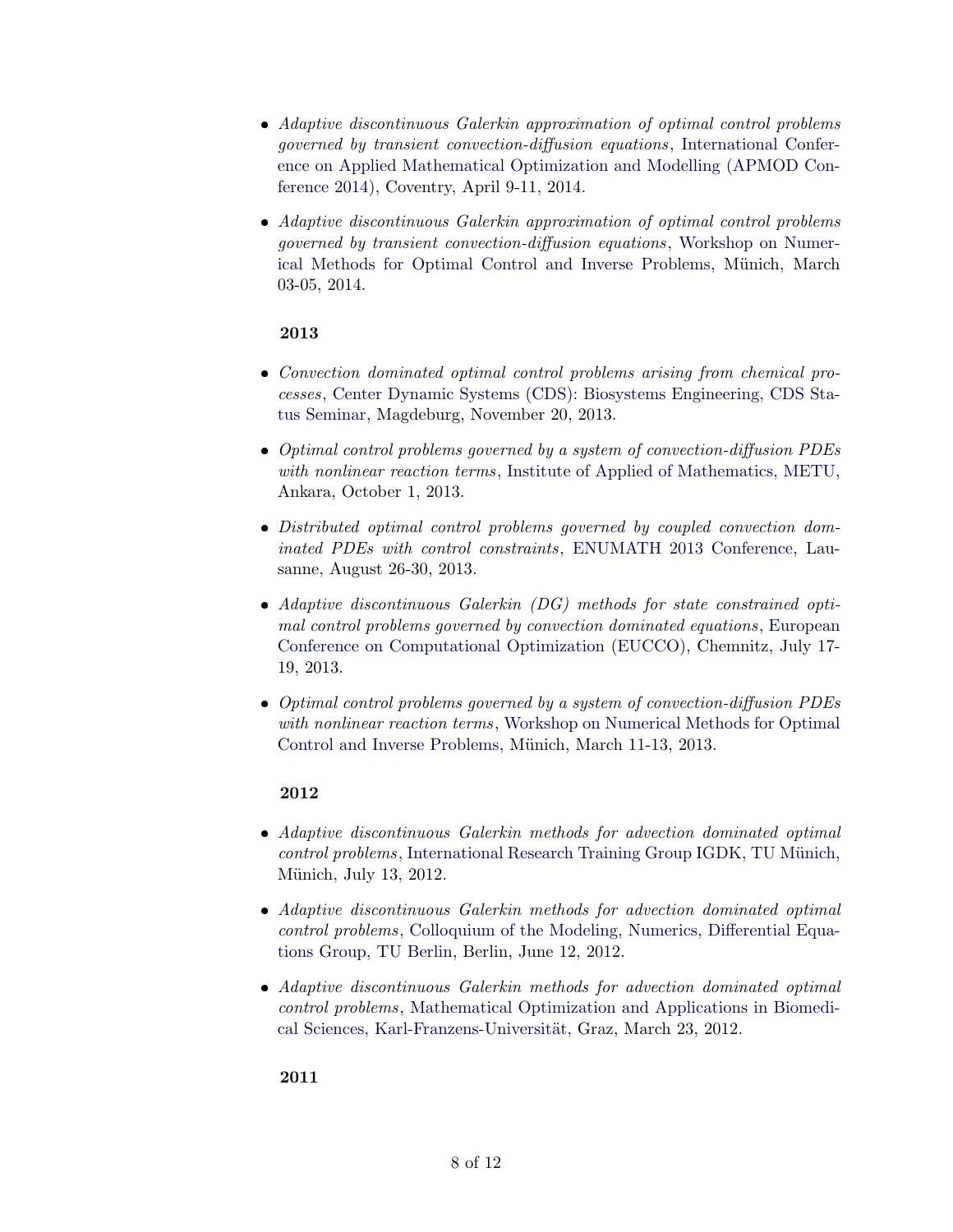Distributed optimal control of diffusion-convection-reaction equations using discontinuous Galerkin methods, [ENUMATH 2011 Conference,](http://www2.le.ac.uk/departments/mathematics/research/enumath2011) Leicester, September 5-9, 2011.

### 2009

 Distributed optimal control of unsteady Burgers and convection-diffusionreaction equations using COMSOL Multiphysics, [Computational Techniques](http://www.maths.sussex.ac.uk/Staff/VS/general.htm) [for Optimization Problems subject to Time-Dependent PDEs,](http://www.maths.sussex.ac.uk/Staff/VS/general.htm) Brighton, December 14-16, 2009.

#### Participation in International Scientific Meetings:

- [Finite Element Rodeo 2011,](http://www.math.tamu.edu/~bonito/Workshops/2011_FEMRodeo/femrodeo_2011.php) College Station, Texas, February 25-26, 2011.
- [Winterschool on Hierarchical Matrices,](http://www.mis.mpg.de/scicomp/winterschool/index2009.html) Max-Planck-Institute for Mathematics in the Sciences, Leipzig, March 2-6 2009.

### Teaching [Middle East Technical University](http://www.metu.edu.tr), Ankara, TURKEY

#### Lecturer

**EXPERIENCE** 

- IAM 527 Advanced Calculus and Integration
- IAM 561 Introduction to Scientific Computing I
- IAM 562 Introduction to Scientific Computing II
- IAM 566 Numerical Optimization
- IAM 572 Finite Element Methods for Partial Differential Equations: Theory and Applications
- IAM 591 Programming Techniques in Applied Mathematics I
- IAM 592 Programming Techniques in Applied Mathematics II
- IAM 760 Special Topics: Model Order Reduction
- IAM 765 Special Topics: Advances topics in Finite Elements
- IAM 766 Special Topics: Optimal Control with Partial Differential Equations
- IAM 770 Special Topics: Discontinuous Galerkin Methods
- IAM 771 Special Topics: Optimization Methods for Machine Learning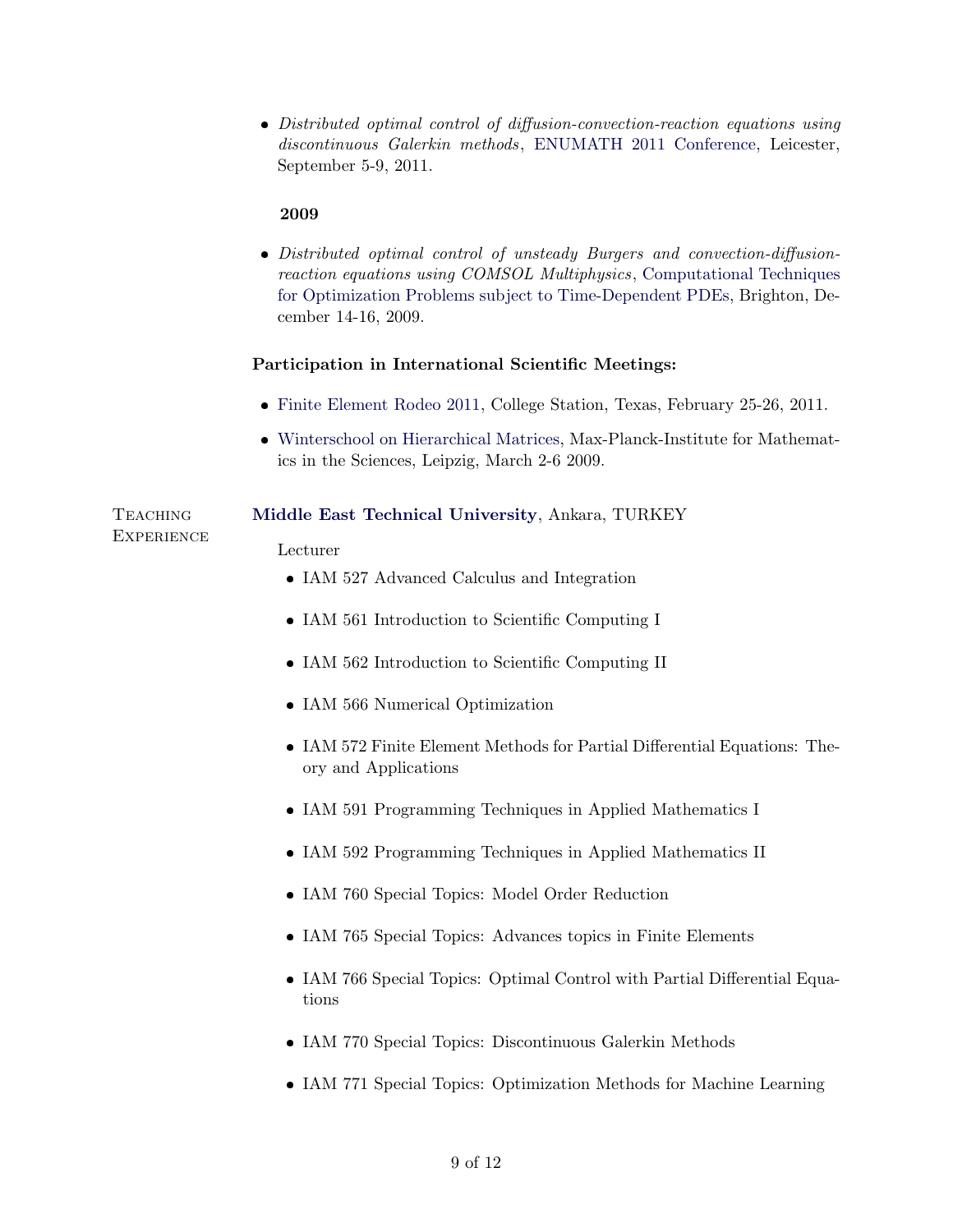- Math 120 Calculus of Functions of Several Variables
- Math 402 Introduction to Optimization

### Teaching Assistant

- MATH 119 Calculus With Analytic Geometry Functions
- MATH 120 Calculus for Functions of Several Variables
- MATH 219 Introduction to Differential Equations
- MATH 250 Advanced Calculus in Statistics
- MATH 254 Introduction to Differential Equations
- MATH 480 Numerical Methods for Differential Equations

#### [TED University](http://www.tedu.edu.tr/en), Ankara, TURKEY

### Lecturer

- Math 102 Multivariable Calculus
- Math 112 Introduction to Multivariable Calculus and Linear Algebra

## **SUPERVISED STUDENTS**

- Ongoing PhD Thesis
	- · Pelin Çiloğlu
		- \* Title : Stochastic Discontinuous Galerkin Methods for Optimal Control Problems with Random coefficients
	- $\bullet$  Mustafa Kütük
		- \* Title : Deep Neural Network for Stochastic Partial Differential Equations
- Completed PhD Thesis
	- Halil Kaya (Co-Advisor)
		- \* Institution : Department of Aerospace Engineering, METU, Ankara, TURKEY
		- \* Year : August,  $2020$
		- \* Title : Development of a Discrete Adjoint-Based Aerodynamic Shape optimization for Natural Laminar Flows
		- \* Advisor : İ. Hakkı Tuncer, Department of Aerospace Engineering, METU
- Completed MSc Thesis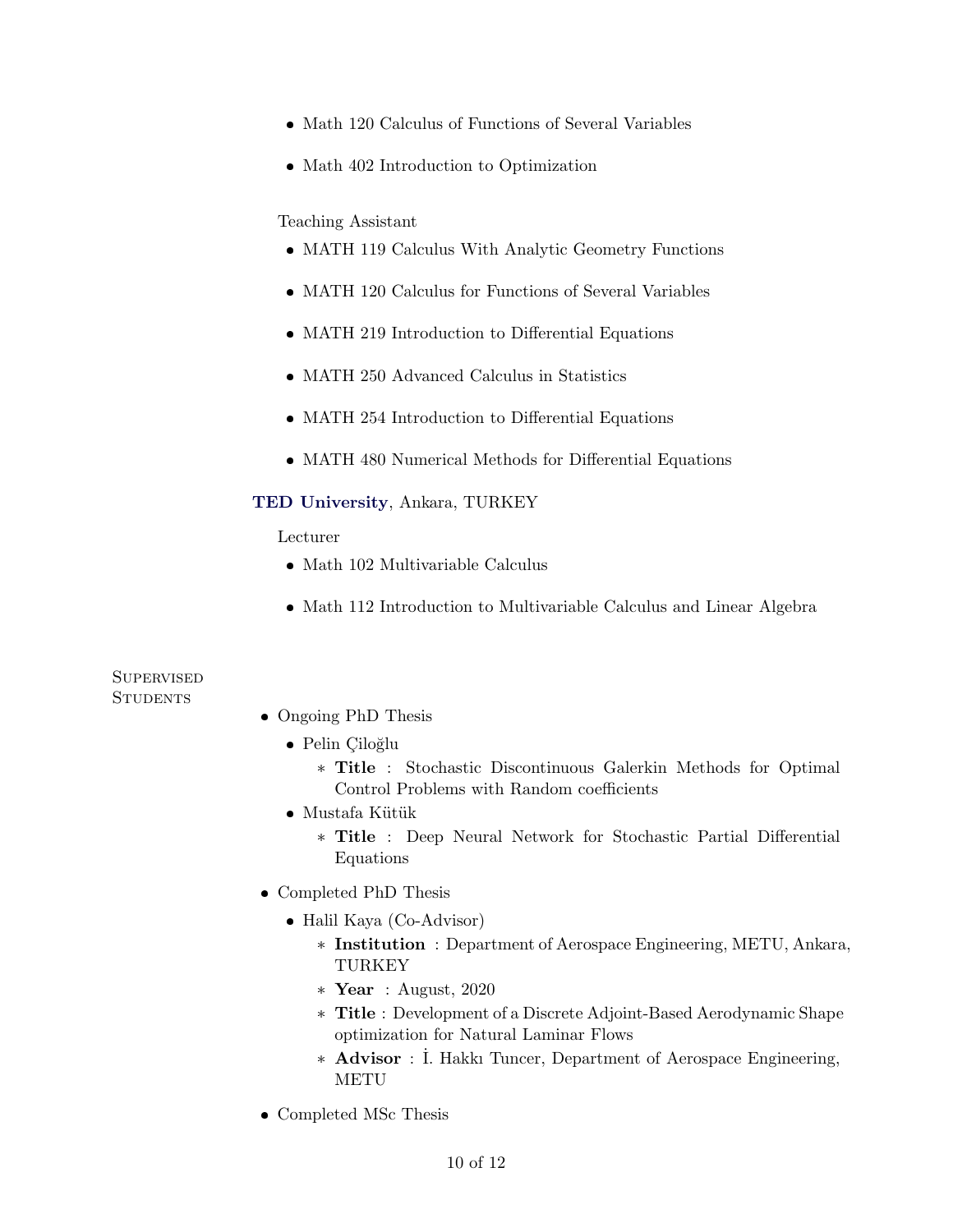- H. Burak Bayrak (Co-Advisor)
	- \* Institution : Scientific Computing Program, Institute of Applied Mathematics, METU, Ankara, TURKEY
	- \* Year : February 2022
	- \* Title : Competing Labels: A Heuristic Approach to Pseudo-Labeling in Deep Semi-Supervised Learning
	- \* Advisor : Şeyda Bolelli Ertekin, Department of Computer Engineering, METU
- S. Can Toraman (Advisor)
	- \* Institution : Scientific Computing Program, Institute of Applied Mathematics, METU, Ankara, TURKEY
	- \* Year : January 2022
	- \* Title : Stochastic Momentum Methods for Optimal Control Problems governed by Convection–Diffusion Equations with Uncertain Coefficients
- Eda Oktay (Co-Advisor)
	- \* Institution : Scientific Computing Program, Institute of Applied Mathematics, METU, Ankara, TURKEY
	- \* Year : September 2020
	- \* Title : Reevaluating Spectral Partitioning for Unsymmetric Matrices
	- \* Advisor : Murat Manguoğlu, Department of Computer Engineering, METU
- M. Alp Üreten (Advisor)
	- \* Institution : Scientific Computing Program, Institute of Applied Mathematics, METU, Ankara, TURKEY
	- \* Year : September 2018
	- \* Title : Numerical Studies of Korteweg-de Vries Equation with Random Input Data
	- \* Co-advisor : Ömür Uğur, Scientific Computing Program, Institute of Applied Mathematics, METU
- Özgün Murat Arslantaş (Co-Advisor)
	- \* Institution : Scientific Computing Program, Institute of Applied Mathematics, METU, Ankara, TURKEY
	- \* Year : June 2015
	- \* Title : Multigrid Methods for Optimal Control Problems Governed by Convection-Diffusion Equations
	- \* Advisor : Bülent Karasözen, Department of Mathematics, METU
- Interns (Max Planck Institute)
	- Özgün Murat Arslantaş
		- \* Institution : Middle East Technical University, Ankara
		- \* Visiting Period : April 2014 June 2014
		- \* Title : Multigrid Methods for Convection Dominated Optimal Control Problems